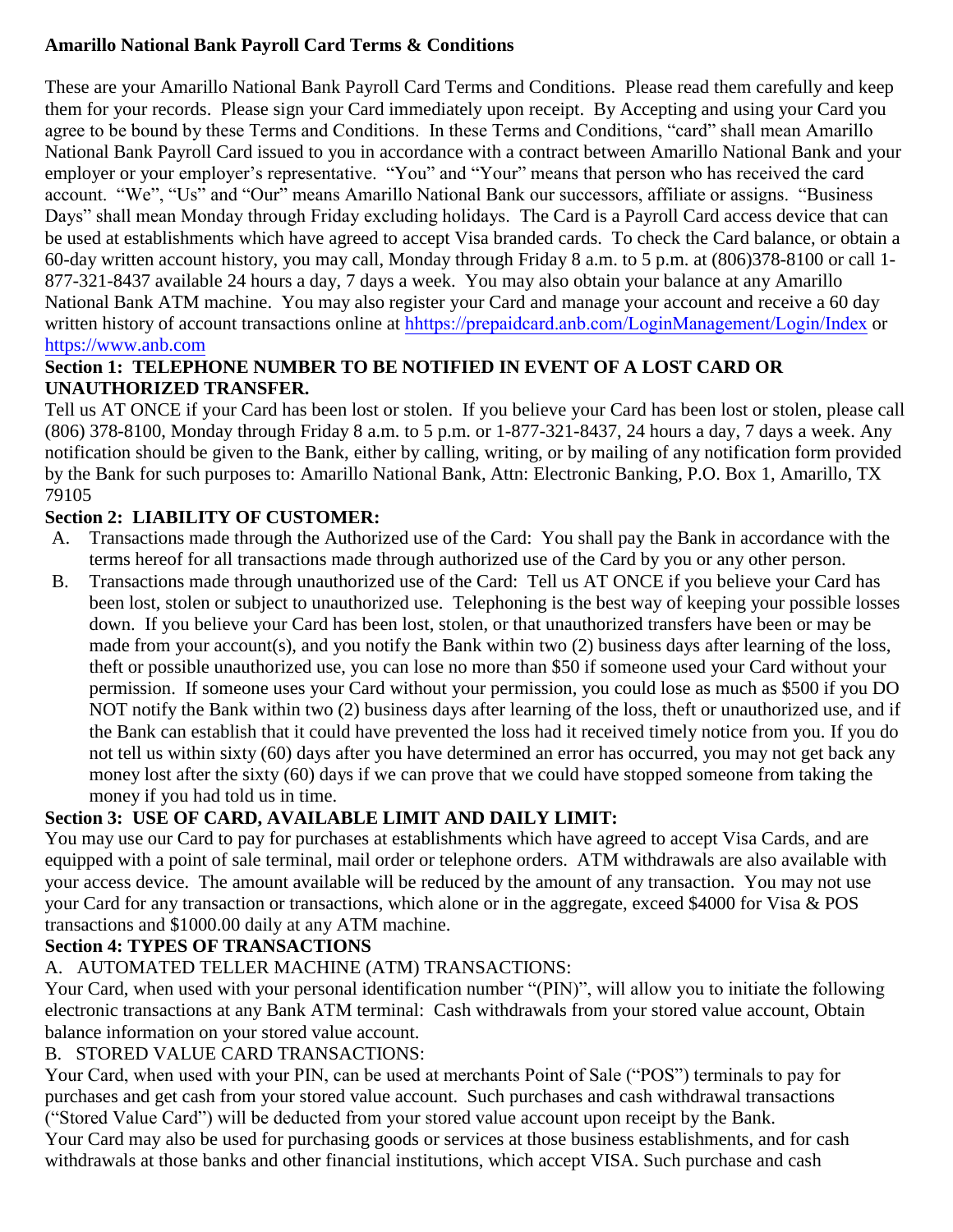withdrawal transactions ("Stored Value Card") will be deducted from your stored value account upon receipt by the Bank.

C. STOP PAYMENT:

You do NOT have the right to stop payment on any point-of-sale transaction originated by use of your Card. You are responsible for all authorized transactions initiated by use of your card.

D. FOREIGN EXCHANGE/CURRENCY CONVERSION:

If you use your Card for transactions in a currency other than U.S. dollars, the transaction will be converted to U.S. dollars, generally using either a (1) government mandated rate or (2) wholesale market rate in effect the day before the transaction processing date, increased by one percent (1%). If a credit is subsequently given for a transaction, it will be decreased by one percent (1%). If the credit has a different processing date, then the exchange rate of the credit can be greater/less than that of the original transaction. The currency conversion rate on the day before the transaction processing date may differ from the rate in effect and at the time of the transaction or on the date the transaction is posted on your account. You agree to accept the converted amount in U.S. dollars.

## **SECTION 5: BANK'S BUSINESS DAYS:**

The Bank's business days are Monday through Friday, excluding Holidays.

**SECTION 6: ANNUAL FEES: TRANSACTION FEES:** There will be a \$1.25 fee for ATM withdrawals and balance inquires using ATM's not owned by Amarillo National Bank between loads to the payroll card. Any additional fees for ATM withdrawals from machines NOT OWNED by us may vary according to the policy of the Bank that owns the ATM.

# **SECTION 7: AGREEMENT MAY BE CHANGED BY BANK:**

The Bank may modify and change this Agreement from time to time. Any such modification or change, other than an immediate change necessary to maintain or restore the security of the account or Bank ATM or other ATM network in which the Bank participates, shall take effect not less the twenty-one (21) days after notice thereof has been mailed to your last address shown on the stored value account records. Either you or the Bank may terminate this Agreement in its entirety or may terminate your Card privileges at any time by written notice to the other, but any such termination shall not affect any of your existing obligations hereunder. The Card is the property of the Bank is non-transferable and must be surrendered to the Bank upon demand. Such demand by the Bank shall terminate this Agreement and your Card privileges, but shall not relieve you of any liability incurred prior to the surrender of the Card to the Bank.

## **SECTION 8: ERROR RESOLUTION PROCEDURES:**

In Case of Errors or Questions about your Payroll Card Account Telephone us at 806-378-8100 or Write us at P.O. BOX 1, Amarillo Texas 79105 as soon as you can, if you think an error has occurred in your payroll card account. We must allow you to report an error until 60 days after the date you electronically accessed your account, if the error could be viewed in your electronic history, or the date we sent the FIRST written history on which the error appeared. You may request a written history of your transactions at any time by calling us at 806-378-8100 or writing us at PO Box 1, Amarillo, TX 79105. You will need to tell us:

- Your Name and Payroll Card number
- Why you believe there is an error, and the dollar amount involved.
- Approximately when the error took place

If you tell us orally, we may require that you send us your complaint or question in writing within 10 business days. We will determine whether an error occurred within 10 business days after we hear from you and will correct any error promptly. If we need more time, however, we may take up to 45 days to investigate your complaint or question. If we decide to do this, we will credit your account within 10 business days for the amount you think is in error, so that you will have the money during the time it takes us to complete our investigation. If we ask you to put your complaint or question in writing and we do not receive it within 10 business days, we may not credit your account. For errors involving new accounts, point-of-sale, or foreign initiated transactions, we may take up to 90 days to investigate your complaint or question. For new accounts, we may take up to 20 business days to credit your account for the amount you think is in error. We will tell you the results within three business days after completing our investigation. If we decide that there was no error, we will send you a written explanation. You may ask for copies of the documents that we used in our investigation.

## **SECTION 9: CONFIDENTIALITY**

We will disclose information to third parties about your account or the transfers made:

• To complete transfers as necessary,